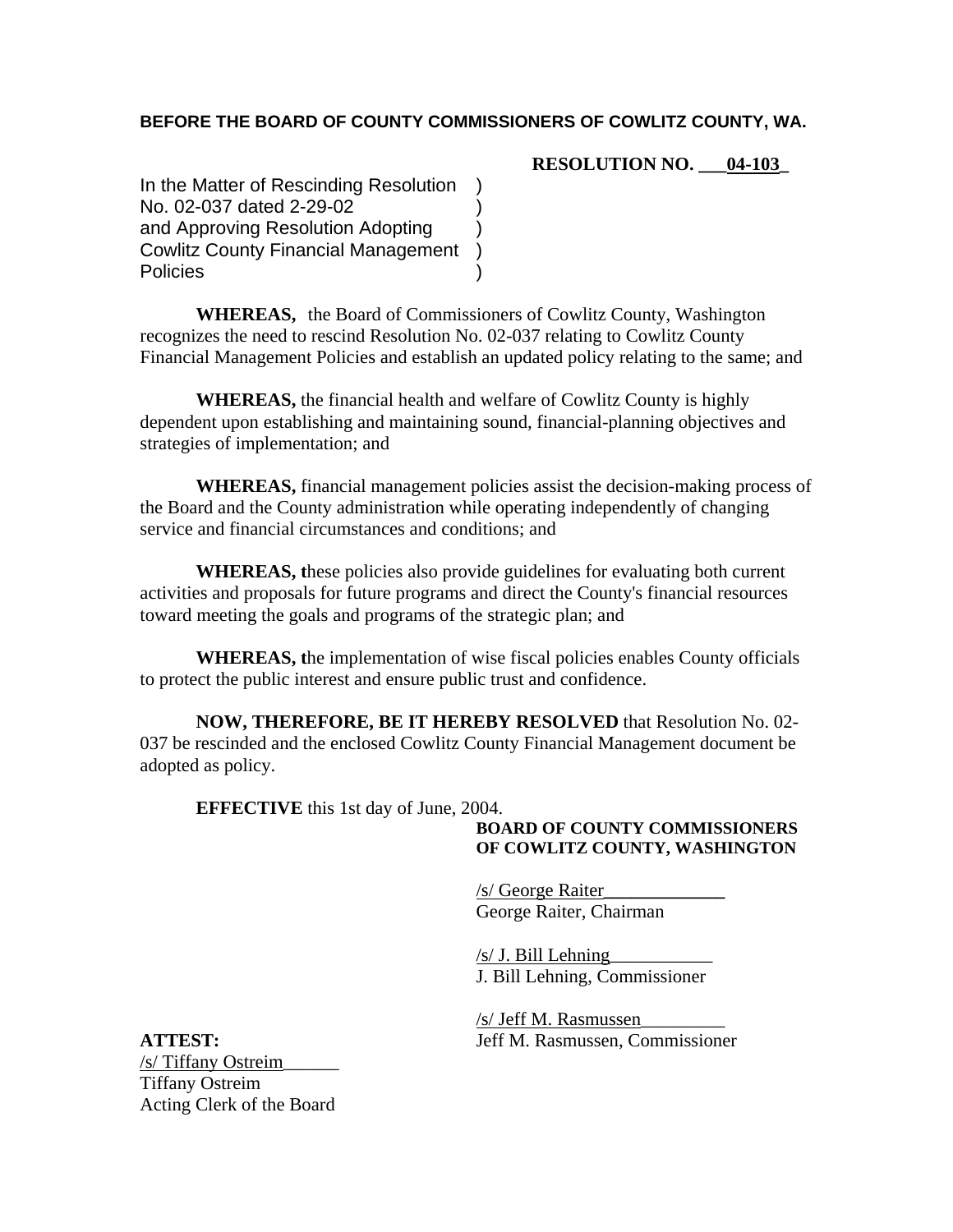# **FINANCIAL MANAGEMENT**

### *Policy.*

The financial health and welfare of Cowlitz County is highly dependent upon establishing and maintaining sound, financial-planning objectives and strategies of implementation. These financial management policies assist the decision-making process of the Board and the County administration while operating independently of changing service and financial circumstances and conditions. These policies also provide guidelines for evaluating both current activities and proposals for future programs and direct the County's financial resources toward meeting the goals and programs of the strategic plan. The implementation of wise fiscal policies enables County officials to protect the public interest and ensure public trust and confidence.

### **Financial Philosophies**

The fiscal policy of Cowlitz County is to establish a sufficient financial base and provide the resources necessary to support and sustain an adequate and responsible level of countywide services to ensure public safety, enhance the physical infrastructure and environment of the County, and improve and sustain quality of life and community.

Cowlitz County's financial policies shall address the following fiscal goals:

- Ensure the County maintains a financial base sufficient to provide a consistent level of County services
- Maintain sound financial practices that meet all applicable standards and direct the County's financial resources toward meeting the goals of the County's strategic plan
- Keep the County in a fiscally sound position in both the long and short term
- Maintain sufficient financial liquidity to meet normal operating and contingent obligations
- Maintain and preserve existing infrastructure and capital assets
- Guide the Board in management and policy decisions that have significant financial impact
- Provide a mechanism to regularly review programs and operational methods to improve productivity and eliminate duplication of functions
- **Promote cooperation and coordination with other governmental entities and the** private sector in financing and delivery of services
- Ensure the County is able to withstand local and regional economic variations and adjust to changes in the service requirements of the community
- Set forth operating principles that minimize the cost of government and financial risks
- Promote sound financial management by providing accurate and timely information on the County's financial condition
- **Provide a framework for the wise and prudent use of debt financing, and maintain** a good credit rating in the financial community while assuring taxpayers that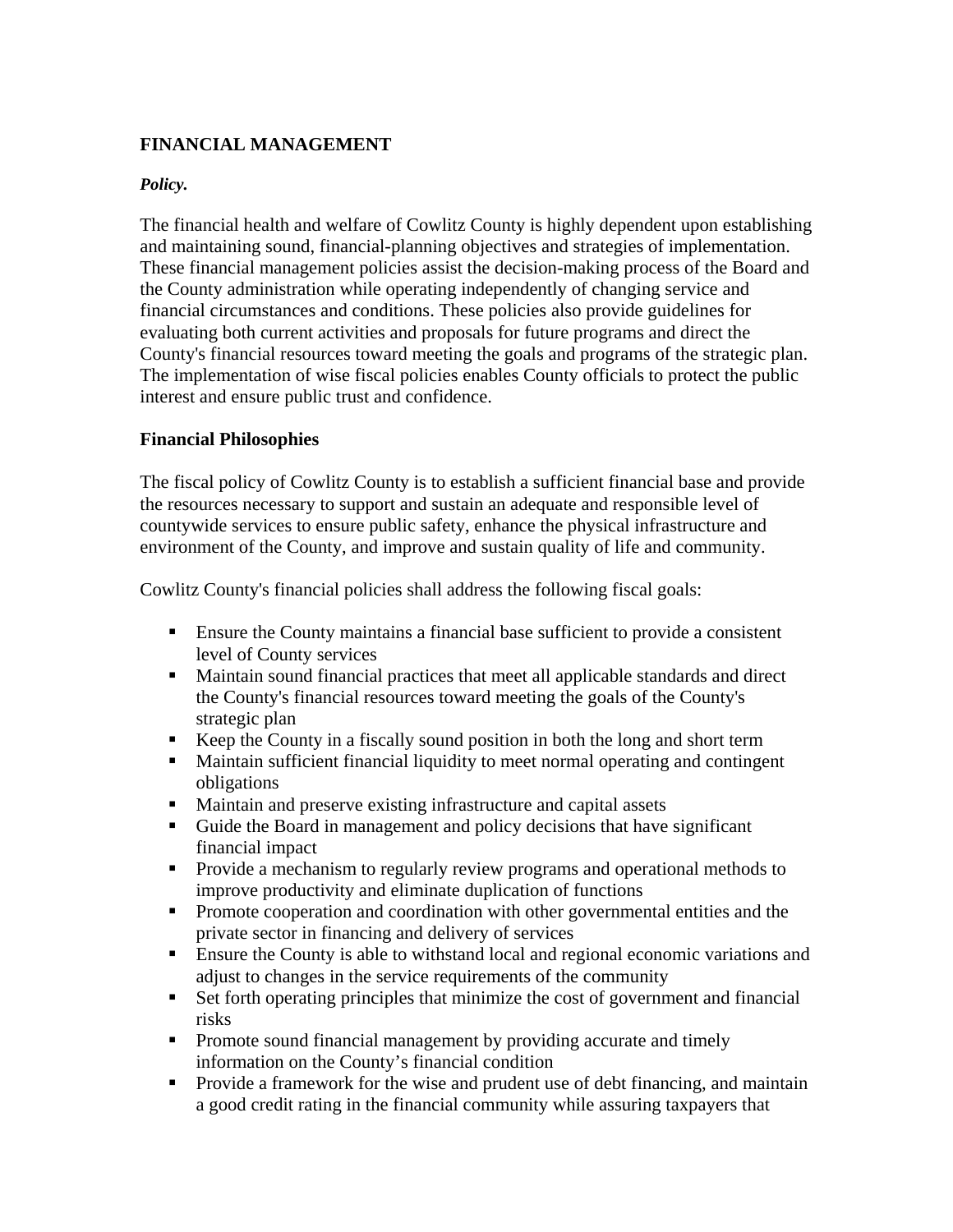County government is financially well managed and operated in a sound fiscal condition

- Ensure the legal use of financial resources through effective systems of internal controls
- Operate utilities in a responsive and fiscally sound manner
- Expect service users to pay their fair share of program costs

As a cornerstone of Cowlitz County's financial management policy, the "fiscal integrity" of the County will be of the highest priority. The County will strive to:

- Maintain the fiscal integrity of its operating, debt service, and capital improvement budgets, which provide services and maintain certain public facilities, streets and utilities. It is the County's intent to maximize the level of public goods and services while minimizing the level of debt.
- Restrict the expenditure of ongoing operating programs by not exceeding the amount of ongoing revenue to finance those costs. The ongoing revenue will be identified along with new program costs. Any available carryover balance may be used to offset one-time or non-recurring costs.
- Cash balances in excess of the amount required to maintain strategic reserves may be used to fund one-time or non-recurring costs

### *Procedure.*

#### **Budget Process**

The budget process is designed to meet the operations and service needs of the County by integrating the planning and implementation of County programs and objectives with the allocation of funds sufficient to support such services and programs. The framework of the County budget was developed with the following basic purposes:

- Establish a Plan of Policy and Operation that allocates resources of the County to achieve specific County goals and objectives and guides the County's activities.
- Facilitate the Evaluation of County Programs by providing a means to measurably examine the financial activities of the County departments over time.
- **Provide Management Information as a comprehensive recording of information** relative to both the character and scope of County activity.
- Establish Financial Control by controlling the allocation of revenue to various activities through prioritization of programs/projects and allowing policy officials to ensure legality, accuracy and conformity to legislative and administrative objectives.

The Revised Code of Washington, RCW 36.40.250, allows counties to adopt an ordinance or resolution providing for biennial budgets with a mid-biennium review and modification for the second year of the biennium. In May, 2001, the Cowlitz County Board of County Commissioners approved the implementation of a "biennial" budget process in an effort to improve the method of budgeting, comprehensive planning, and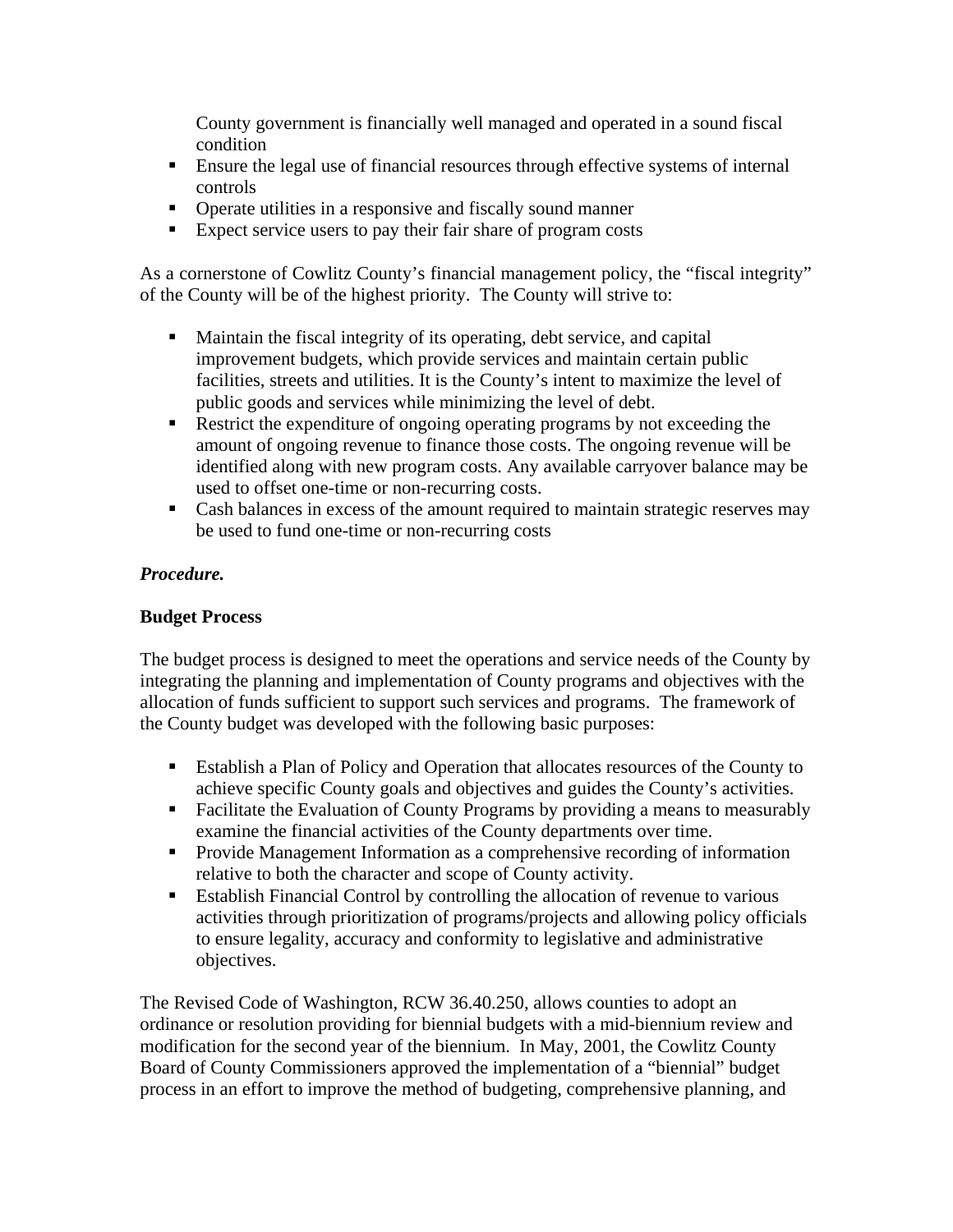financial management of the County. Cowlitz County's biennial budget shall be prepared according to the following schedule during the odd year preceding the biennial budget period:

- Prior to May 1, the Board of Commissioners shall conduct a goal-setting retreat with the county's Elected Officials and Department Heads.
- In June, the Board of County Commissioners, County Auditor, and Director of Office of Financial Management meet to discuss budget schedule, process, Board budget guidelines, and budget preparation tasks.
- In July, the Director of Office of Financial Management prepares the budget preparation package and meets with Department Heads to distribute budget packets and discuss budget preparation.
- On or before the third Monday of August, Elected Officials and Department Heads submit to the Office of Financial Management the budget estimate requests and forms.
- Beginning in early September through October, Elected Officials and Department Heads meet with the County Commissioners and Director of Office of Financial Management to review budget requests.
- On or before November 15, the Board sets the County's tax levies.
- On or before the first Tuesday in December, the Director of Office of Financial Management submits a recommended balanced County Budget to the Board.
- On or before the second Monday of December, the final public hearing on the proposed budget is commenced.
- On or before December 31, the Board adopts the final budget resolution.
- On January 31, the Final Budget Document is published and copies of final budgets will be sent to the State Auditor's Office and Municipal Research Service Center.

The main feature in the development of a budget format is to make the budget document readable and understandable to the general public and County officials. The budget must be developed in a format that will also provide sufficient detail in financial, program and policy information to guide the departments in program performance, and assist the Board of County Commissioners and administrative/finance staff in program evaluation and monitoring.

- The budget should be a performance, financing and spending plan agreed to by the Board, Director of Office of Financial Management, Elected Officials and Department Heads. It should contain information and data regarding expected revenues and expenditures.
- The County shall prepare and refine written policies and goals on a biannual basis to guide the preparation of performance, financing and spending plans for the County budget. Adopted budgets will comply with the adopted budget policies and Board's priorities.
- As a comprehensive business plan, the budget should contain the following critical elements as recommended by the Government Finance Officers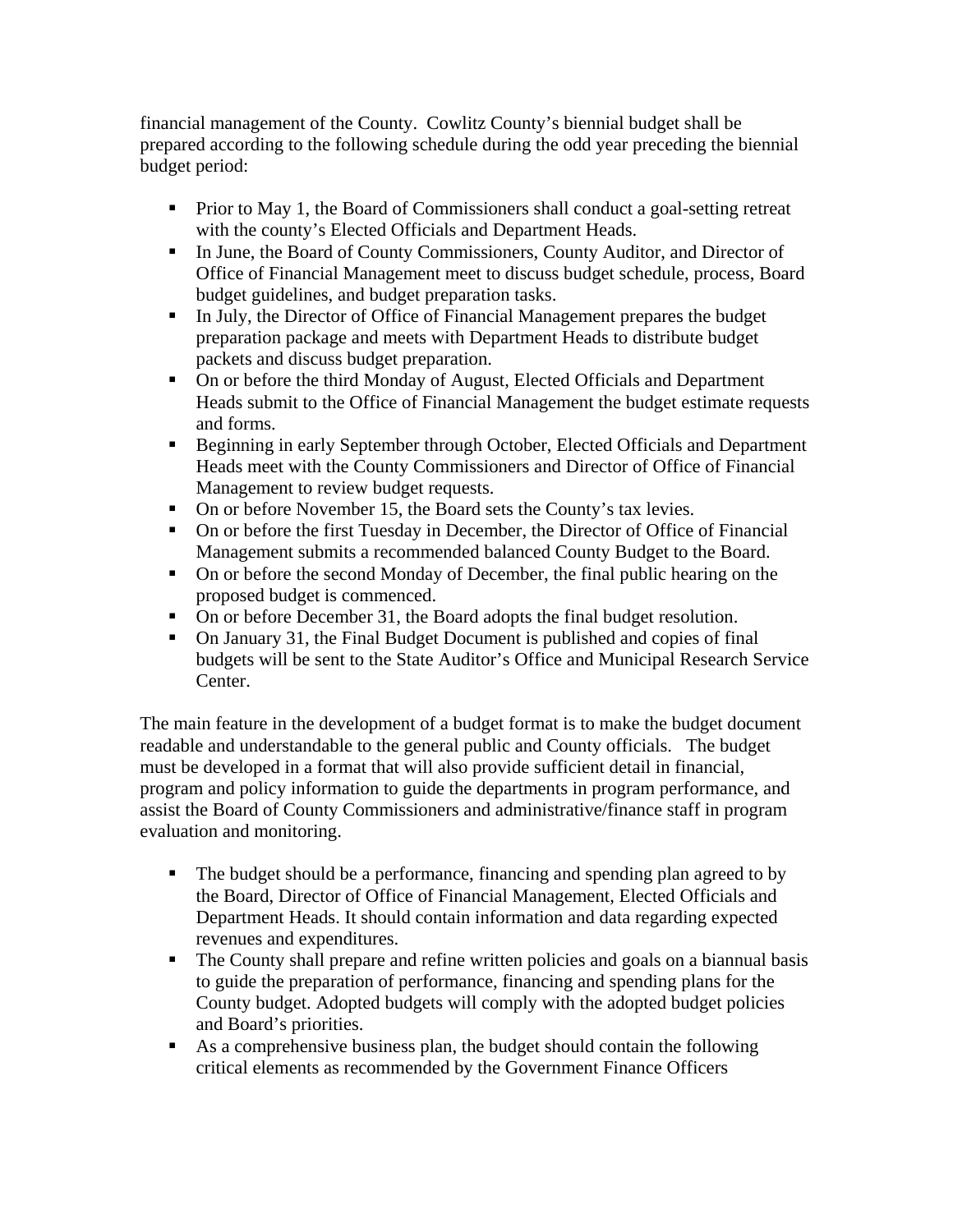Association (GFOA): public policies, financial plan and operations guide to act as a financial communications device.

- The County's budget presentation should display the County's service delivery and performance plan in a Board/constituent-friendly format. The County, therefore, will use a department budgeting format to convey the policies and purposes of County operations.
- Decision-making for capital improvements will be coordinated with the operating budget to make effective use of the County's limited resources for operating and maintaining facilities and capital projects.
- Under the Board and Director of Office of Financial Management direction, Elected Officials and Department Heads will formulate budget programs in line with the Board's priority direction by implementing such programs once they are approved.

The Board adopts the budget by resolution or ordinance at the fund and department level. Elected Officials and Department Heads have management control over budgeted line items; however, the departments: 1) may not purchase capital equipment items in excess of \$5,000 unless such items have been approved in the department's budget, or subsequently approved by the Board and 2) must obtain approval from Central Services of all computer and information system equipment/software purchases. Any revisions that alter the total expenditures of a department or affect the number of authorized employee positions, salary ranges, hours, or other conditions of employment must be approved by the Board. If a budget amendment is deemed necessary due to extraordinary department expenses or the addition of state/federal grants, such amendment will generally occur only one time during the year at year-end with the adoption of a supplemental budget resolution.

#### **Basis of Accounting and Budgeting**

Basis of Accounting

 The basis of accounting used determines when revenues and expenditures or expenses are recognized in the accounts and reported in the financial statements. All governmental funds are accounted for using the modified accrual basis of accounting. Revenue is recognized when it becomes measurable and available. Expenditures are generally recognized under the modified accrual basis of accounting when the related fund liability is incurred. All Proprietary Funds are accounted for using the accrual basis of accounting. Under this basis of accounting, the revenues are recognized when earned and expenses are recognized when incurred.

## **Budgets and Budgetary Accounting**

• Cowlitz County's accounting and budgeting systems are organized and operated on a fund basis. Funds are accounting entities used to record revenues and expenditures. Each fund is balanced, meaning total revenues equal total expenditures. The budgeted funds are grouped into categories: General Fund,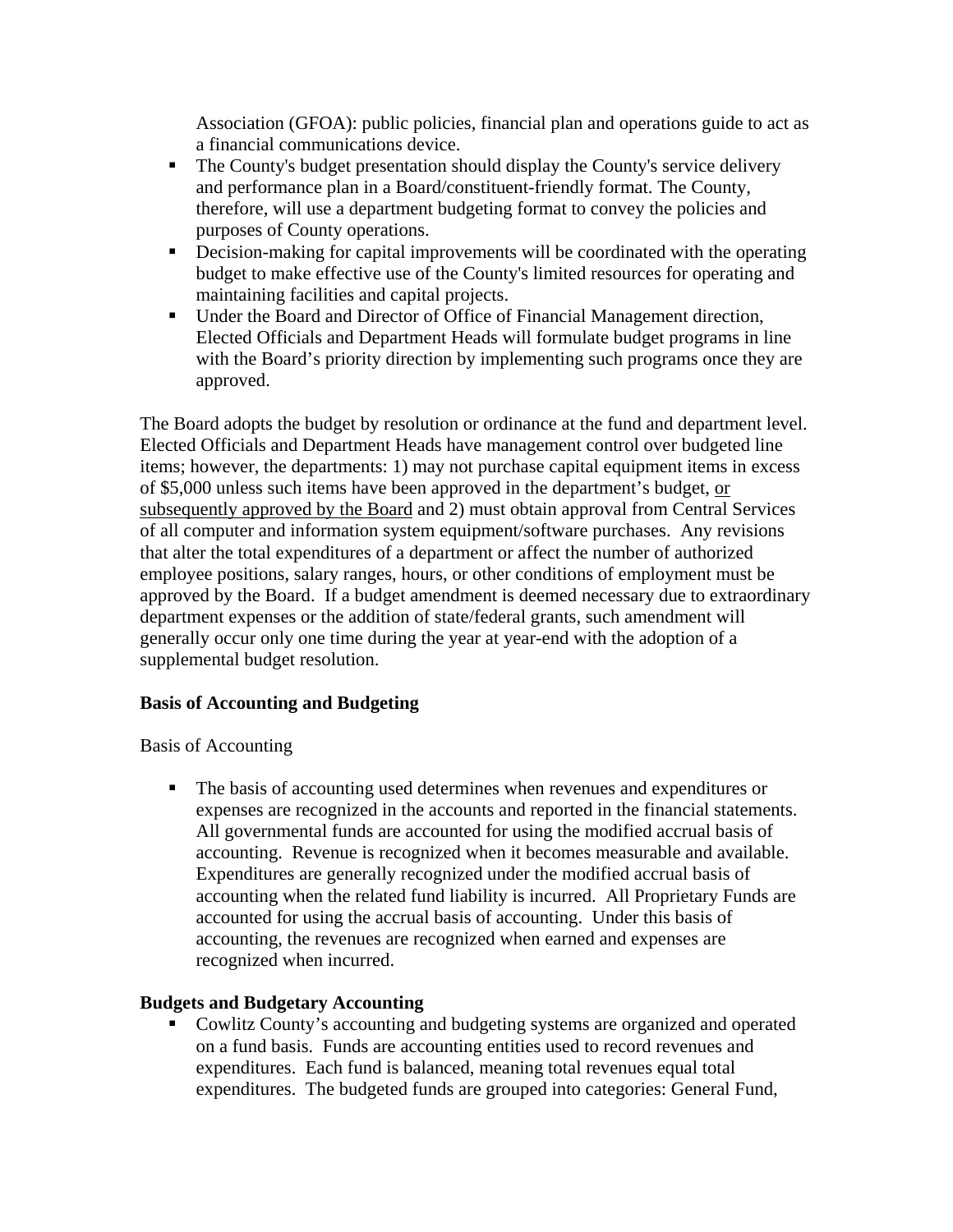Special Revenue, Debt Service, Capital Projects, Enterprise, Internal Service, and Fiduciary/Trust.

**Legal budgetary control is established at the fund level (i.e., expenditures for a** fund may not exceed that fund's total appropriation amount). The Director of Office of Financial Management may authorize transfers of appropriation within a fund, but the Board must approve by resolution any increase in total fund appropriations. Any unexpended appropriation balances lapse at the end of the budget period.

## **Accounting, Financial Reporting, Forecasting, Information System Integrity, and Auditing Policies**

Cowlitz County will establish and maintain the highest standard of accounting practices. Accounting and budgetary systems will, at all times, conform to Generally Accepted Accounting Principles, the State of Washington Budgeting Accounting Reporting System (B.A.R.S.) and local regulations.

## **Accounting System**

- A comprehensive accounting system will be maintained to provide all financial information necessary to effectively operate the County.
- The County will meet the financial reporting standards set by the Governmental Accounting Standards Board.

# **Financial Reporting**

- Full disclosure will be provided in all County financial reports and bond representations.
- The County's budget documents shall be presented in a format that provides for logical comparison with prior budget period actuals wherever possible.
- Reports outlining the status of revenues and expenditures shall be done monthly in a format prepared by the Director of Office of Financial Management that will be distributed to the Board, Elected Officials, Department Heads, and any interested party.
- The budget will be produced so that it can be directly compared to the actual results of the fiscal year and presented in a timely quarterly report.
- All budget amendments both revenues and expenditures will be noted in the quarterly report.

## **Information Systems Integrity**

• Provide the technology tools and information systems to support an uninterrupted level of information systems service to sustain the successful implementation and maintenance of a sound, reliable and efficient financial management system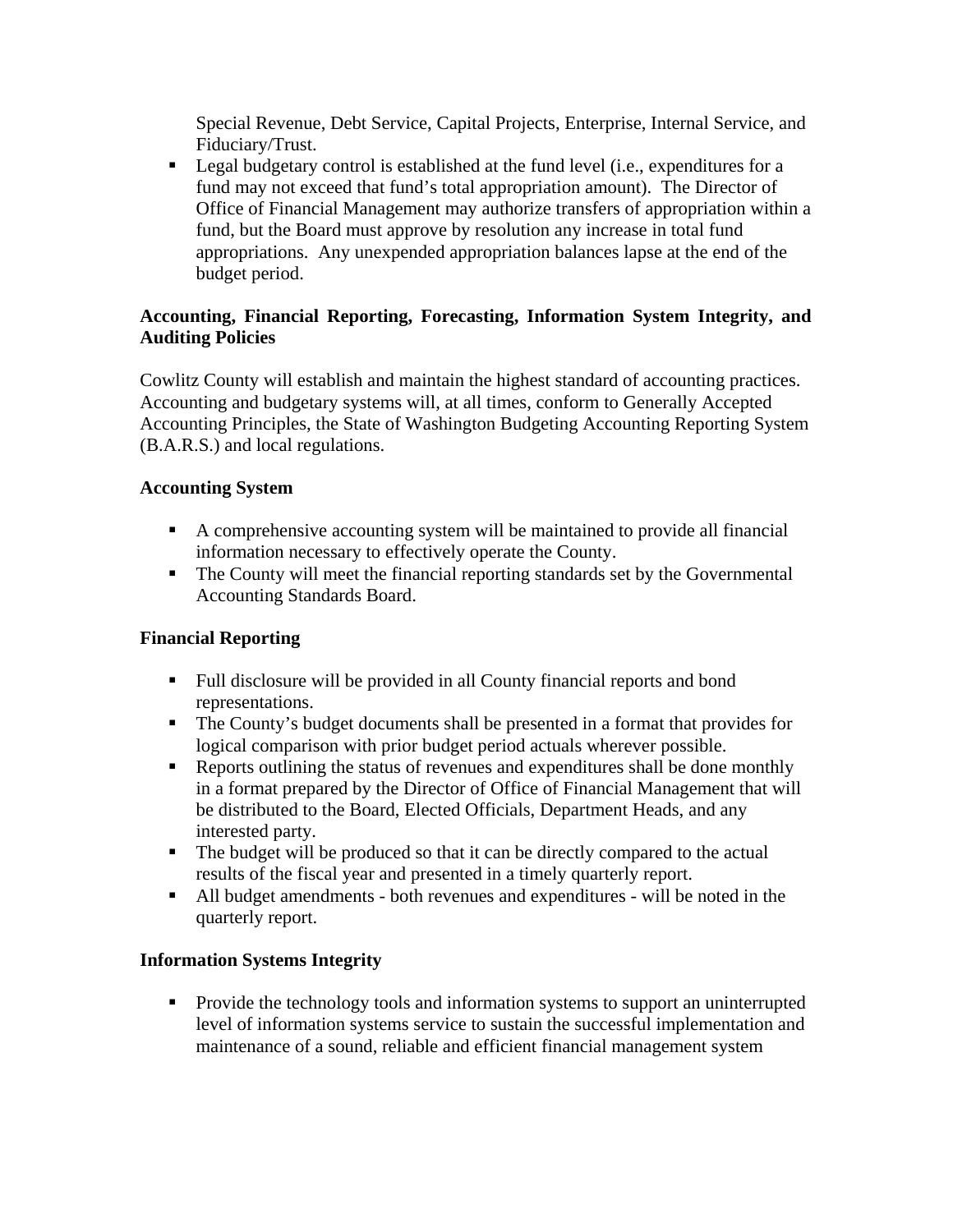- Ensure reliability and stability in the use of financial software, information systems networks and support services in order to secure trust and confidence in the County's financial management system
- Seek compatibility of financial software products, applications and support services with the financial management team and users in an effort to adhere to the County's fiscal goals and maintain fiscal integrity
- Fully integrate systems software to provide all financial information in a format consistent with County policy to Elected Officials and Department Heads so they may ensure that government programs achieve desired goals by improving data reporting, creating more efficient workflows, and enhancing speed and effectiveness in policy and management decision-making
- **Provide a comprehensive and dependable communications system through a** sound networking infrastructure between interconnected devices
- **Protect County departments against unauthorized access through information** systems security and controls while allowing staff the ability to access information directly from the system
- Increase ability to attain results from the information system which are required through the appropriate application of the County's policies resulting in increased effectiveness of technology expenditures

# **Forecasting**

- Each year, the County will update expenditure and revenue forecasts for the operating funds on a two-year cycle and for the capital improvement project budgets for the next six years. Projections will include estimated operating costs for future capital improvements that are included in the capital budget.
- These estimates will be presented to Elected Officials and Department Heads in a form that will facilitate budget decisions and strategic planning, based on a multiyear strategic planning perspective.

# **Accounting Policies**

- An annual audit will be performed by the State Auditor's Office and include the issuance of a financial opinion. A Comprehensive Annual Financial Report shall be prepared in accordance with generally accepted accounting principles and shall be distributed to the Board, Elected Officials, Director of Office of Financial Management, Department Heads, any interested party, and to the Government Finance Officers Association for certification.
- The annual financial report will be prepared on a timely basis and in a comprehensive and cooperative fashion to meet or exceed the State Auditor's Office standards and expectations.

# **Operating Budget Policies**

The County Budget is the central financial planning document that encompasses all operating revenue and expenditure decisions. It establishes the level of services to be provided by each department within the restrictions of anticipated County revenues.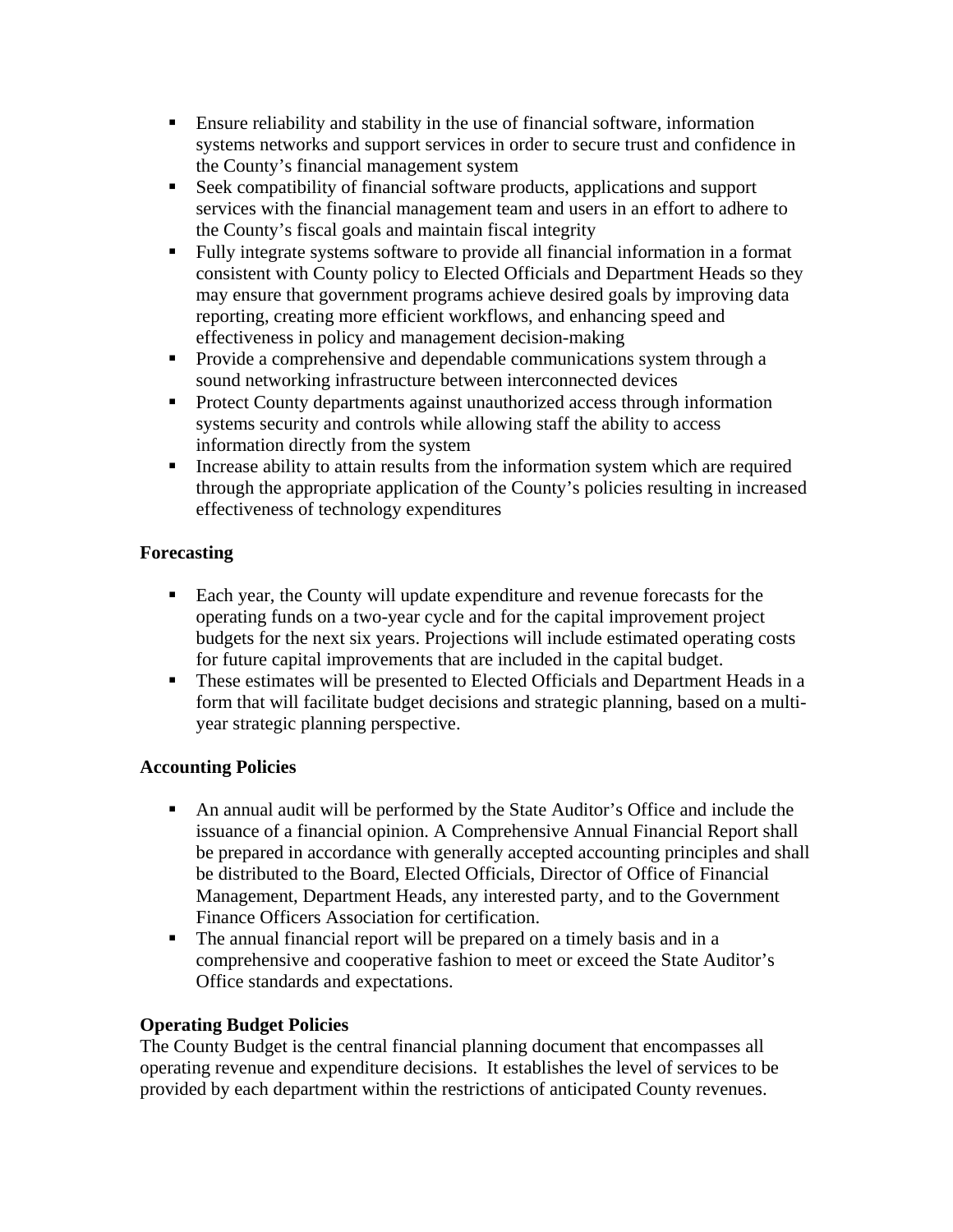- The County will maintain a budgetary control system to ensure compliance with the budget. The County will prepare monthly status reports and quarterly financial reports comparing actual revenues and expenditure to budgeted amounts.
- The Board will establish County service levels and priorities for the ensuing twoyear prior during the development of the budget. The Director of Office of Financial Management will then incorporate the Board's objectives and priorities in the County's budget proposal.
- The County will provide for adequate maintenance and appropriate replacement of capital facilities and equipment. The County will provide for maintenance schedules to ensure that facilities and equipment are maintained so as to maximize useful life span.
- The County will pay for all current expenditures with current revenues. The County will strive to not balance the general fund budget through the use of transfers from other ad valorem (based on value) funds, appropriations from fund balances, or growth revenue such as service expansion fees.
- No operating deficits in any fund balance shall be incurred at year-end with the exception of carryover expenditures. Any deficiencies must be remedied in the following year.
- The County will project capital outlay expenditures for a six-year period. Projections will include estimated operating costs of future capital improvements included in the capital improvement budget, which will be reviewed on a biannual basis.
- The administrative transfer fee from non-general funds to the general fund is a payment for various services provided by the general fund. The amount of each year's transfer fees will be based on estimated, reasonable general fund costs incurred by the non-general funds.
- The County will strive to pay competitive salaries and benefits and provide a quality-working environment in order to attract and retain quality, experienced and dedicated employees.
- The County will prepare a concise summary and guide to the key issues and aspects of the operating and capital components of the budget to provide education and involvement of the public. The summary should be publicly available for both the proposed budget and the adopted budget.
- An appropriate balance will always be maintained between resources allocated for direct services to the public and resources allocated for the costs of administration.

## **Revenue and Expenditure Policies**

Cowlitz County will seek to maintain the highest level of affordable and reliable services while maintaining fiscal responsibility based on the constraints of the County's revenue resources and direction provided under the County's expenditure policies.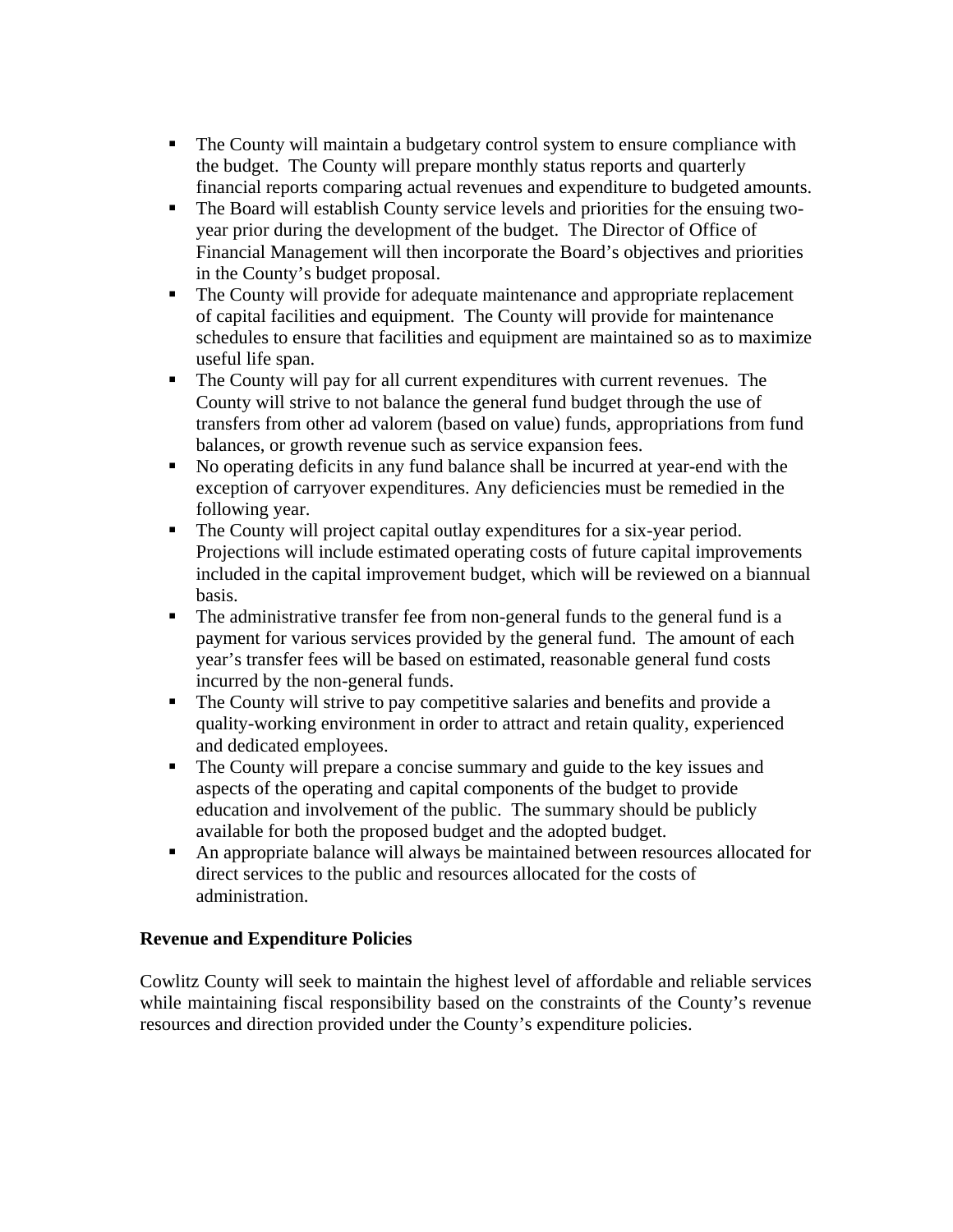### **Revenue Policies**

- Revenue forecasts will assess the full spectrum of resources that can be allocated for public services. The revenue system will be diversified as protection from short-run fluctuations in any one revenue source. Should economic downturn develop which could result in (potential) revenue shortfalls or fewer available resources, the County will immediately make adjustments in anticipated expenditures to compensate.
- Revenue estimates shall not assume any growth rate in excess of inflation for taxes, such as property tax, sales tax, fuel taxes, which will be based on projections provided by the state. Real growth that occurs will be recognized through budgetary adjustments only after it takes place. This practice imposes short-term constraint on the level of public goods or services. In the event, however, those revenues are less than expected, it minimizes the likelihood of severe cutback actions, which may be profoundly disruptive to the goal of providing a consistent level of quality services.
- The Board of County Commissioners shall authorize the investment of county funds under RCW 36.29.020 and Cowlitz County Treasurer's Investment Policy as adopted by the Finance Committee. Investment income earned through the County's pool of invested funds shall be budgeted based upon the anticipated participation of each fund.
- The County will establish and maintain Special Revenue Funds to account for proceeds from specific sources to finance designated activities that are required by statute, ordinance, resolution, or executive order.
- Revenues of a limited or indefinite term should be used for capital projects or one-time operating expenditures to ensure that no ongoing service program is lost when such revenues are reduced or discontinued.
- Grant applications to fund new service programs with State or Federal funds will be reviewed by the County, as they become available, with due consideration being given to whether locally generated revenues will be required to support these programs when outside funding is no longer available.
- State and Federal funds may be utilized, but only when the County can be assured that the total costs and requirements of accepting funds are known and judged not to adversely impact the County's General Fund. Future impacts on the budget will be considered in all grant requests.
- The County will annually review all fees for licenses, permits, fines and other miscellaneous charges as part of the budget process. User charges and fees will be established based at a level related to the full cost of providing the service, unless otherwise provided by statute or regulation. The full cost of providing a service should be calculated in order to provide a basis for setting the charge or fee. Full cost incorporates direct and indirect costs, including operations and maintenance, overhead, and charges for the use of capital facilities. Other factors for fee or charge adjustments may also include the impact of inflation, other cost increases, the adequacy of the coverage of costs, current competitive rates, and contractual or statutory restrictions.
- The County will follow a vigorous policy of collecting all County revenues.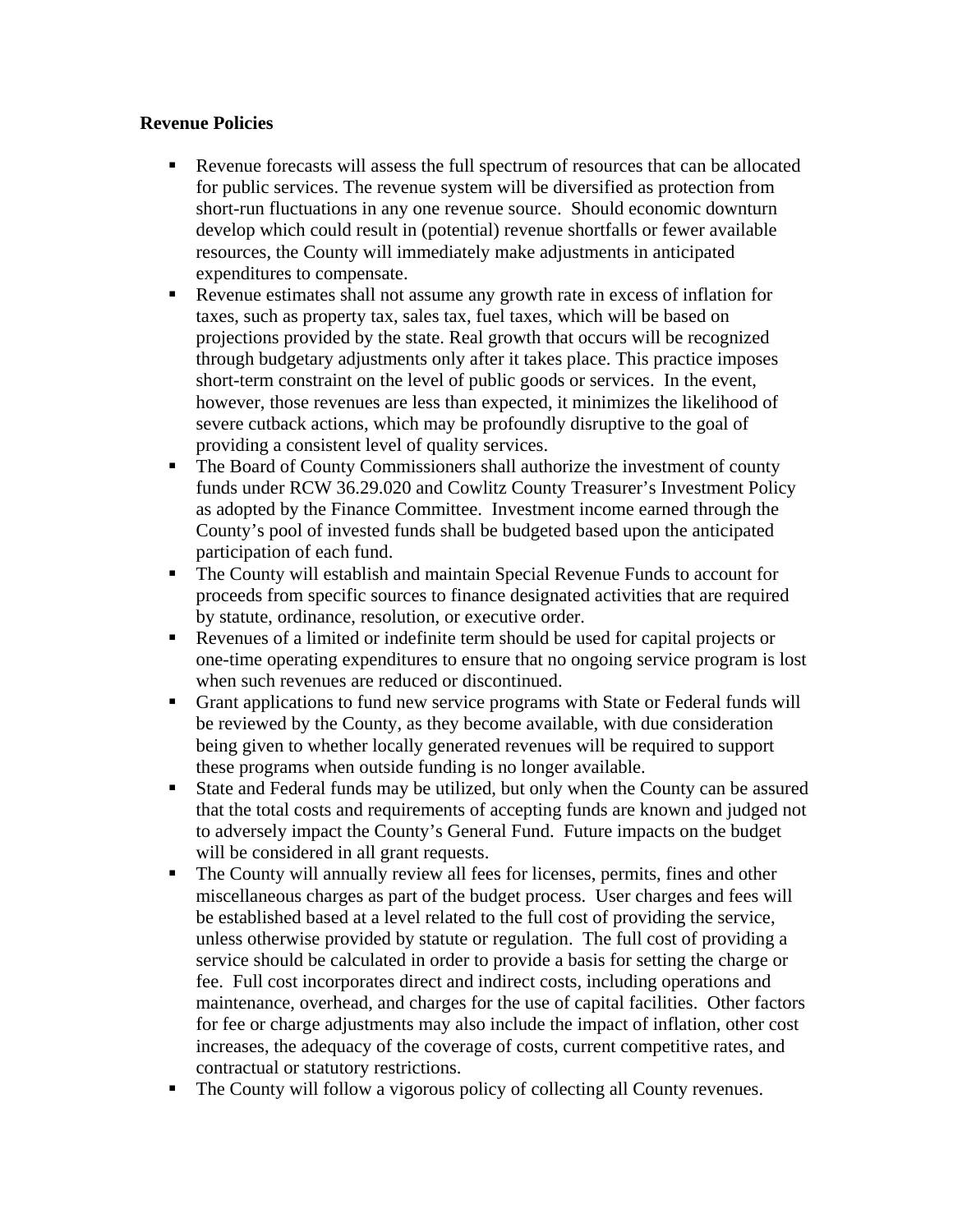- Deficit financing and borrowing will not be used to support on-going County services and operations. Expenses will be reduced to conform to the long-term revenue forecast. Interfund loans are permissible to cover temporary gaps in cash flow, but only when supported by a well-documented repayment schedule of short duration based on an interest rate at least equivalent to the rate paid by the Washington State Local Government Investment Pool.
- Current revenues will be sufficient to support current expenditures.
- The County will maintain revenue and expenditure categories according to State Statute and County administrative regulations.

# **Expenditure Policies**

- High priority will be given to expenditures that will reduce future operating costs, such as increased utilization of technology and equipment and prudent business methods.
- If expenditure reductions are necessary, complete elimination of a specific, nonmandatory service is preferable to lowering the quality of existing programs.
- An appropriate balance will be maintained between budget funds provided for direct public services and funds provided for sound administration and legal compliance.
- **Before the County undertakes any agreement that would create significant, fixed** ongoing expenses, the cost implications of such agreement will be fully determined for current and future years with the aid of strategic financial planning models.
- All externally mandated services for which full or partial funding is available will be fully costed out to allow for reimbursement of expenses. The estimated direct costs of service will be budgeted and charged to the fund performing the service. Interfund service fees charged to recover these direct costs will be recognized as revenue to the providing fund.
- The budget shall balance recurring operating expenses to recurring operating revenue.
- Expenditures should be controlled and must stay within the amount of appropriated funds.
- The County will attempt to maintain its present service level for essential services within existing revenues. There will be no new services without an appropriate trade-off of services and financial impact.
- Should General Fund revenue projections fall short of projected expenditures, the Director of Office of Financial Management shall convey service alternatives to the Board to match the projected revenues.
- The County will attempt to fund human service programs and organizations, which meet significant community needs or problems.
- Organizations that are not part of the County, but which receive funding from the County, shall not have their appropriation carried forward from budget-cycle to budget-cycle unless authorized and directed by the Board. Annual review and reauthorization of funding is required.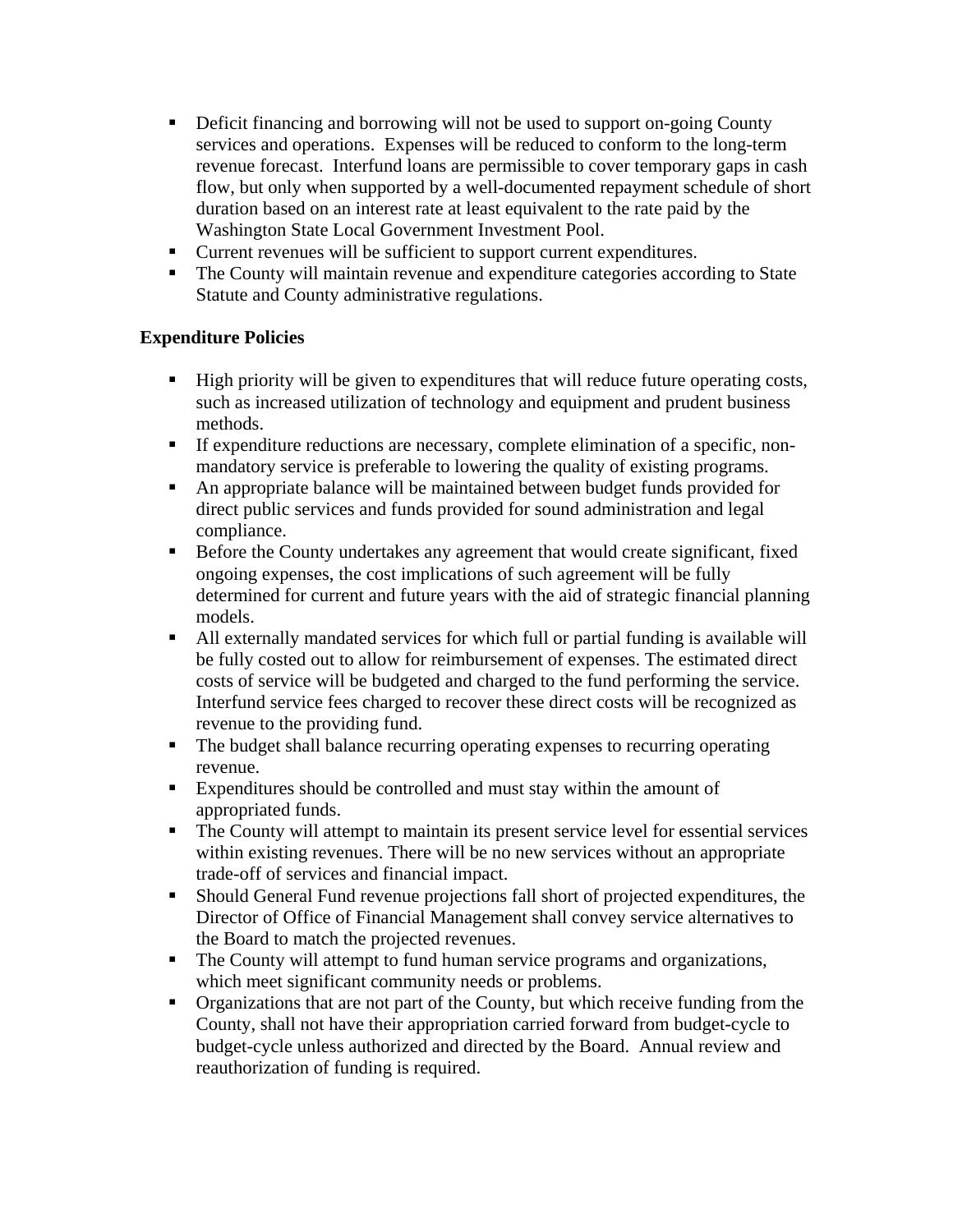### **Capital Improvement Policies**

Cowlitz County shall establish as a primary fiscal responsibility the preservation, maintenance and future improvement of the County's capital facilities, equipment and assets. Proper planning and implementation of sound capital policies and programs will assist the County in avoiding fiscal emergencies and unplanned capital costs in the future.

- A comprehensive multi-year (minimum six-year) plan for County capital improvements will be prepared and updated biennially. A biennial Capital Improvement Budget will be developed and adopted by the Board as part of the County budget.
- The Board will review the Capital Improvement Budget on a biannual basis and establish criteria against which capital proposals should be measured. Included among the factors which will be considered for priority-ranking are the following:

Projects which have a positive impact on the operating budget (reduced expenditures, increased revenues)

Projects which are programmed in the Six-Year Capital Improvement Plan

Projects which can be completed or significantly advanced during the Six-Year Capital Improvement Plan

Projects which can be realistically accomplished during the year they are scheduled

Projects which implement previous Board-adopted reports and strategies.

- With the exception of public works capital projects (roads and utilities), the County's Capital Improvement Plan shall be prepared through use of a CIP Advisory Committee for ongoing capital improvements, updated on a biannual basis, and implemented in accordance with the plan.
- Capital project proposals should include cost estimates that are as complete, reliable, and attainable as possible. Project cost estimates for the Capital Budget should be based upon a thorough analysis of the project and are expected to be as reliable as the level of detail known about the project. Project cost estimates for the Six-Year Capital Improvement Plan will vary in reliability depending on whether they are to be undertaken in the first, third, or sixth year of the Plan.
- Financial analysis of funding sources will be conducted for all proposed capital improvement projects, in addition to listing the total project costs.
- The County will project its equipment (i.e., vehicle replacement and maintenance needs for the next several years) and will update these projections biannually. From this projection, a maintenance and replacement schedule will be developed and followed. The intent of the maintenance program shall be to maintain all assets at an adequate level in order to protect the County's capital investment and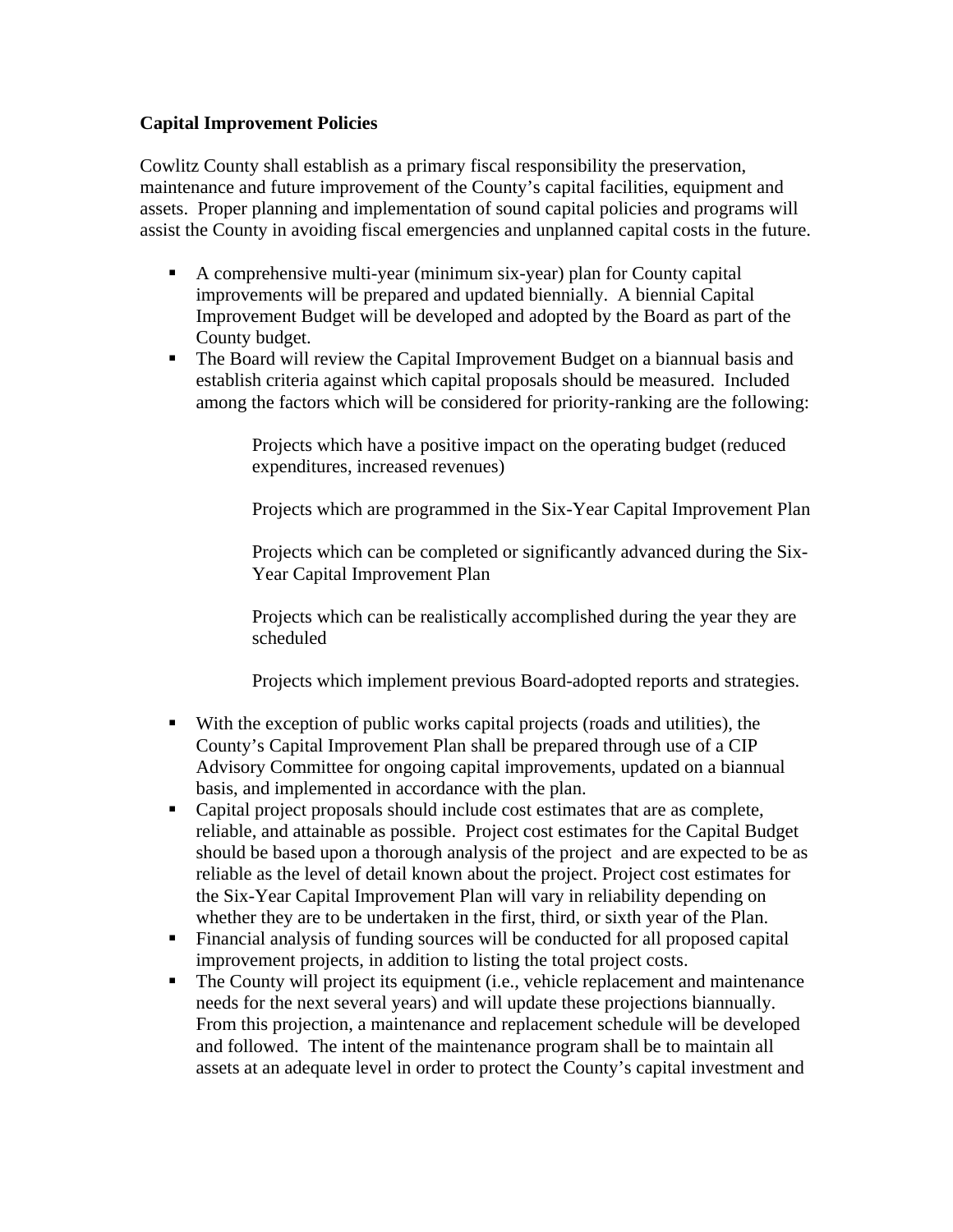to minimize the impact of significant fluctuations in future maintenance and replacement costs.

- Although the County will generally finance projects on a "pay-as-you-go" basis, the Board may conclude that the most equitable way of funding a project that benefits the entire community will be debt financing (pay-as-you-use) in order to provide capital improvements or services in a timely manner.
- New private community development (including residential, commercial and industrial projects) shall pay for its fair share of the capital improvements that are necessary to serve the development in the form of system development charges, impact fees, mitigation fees, or benefit districts.
- Funding of repair and replacement schedule projects will be the funding priority before discretionary capital projects.
- All revenues collected from the Real Estate Excise tax shall be deposited into the General Government Capital Improvement Fund and shall be used in accordance with state law and the adopted County capital facilities plan.
- Capital improvement projects that do not follow the principles and concepts of an adopted County capital improvement plan, or which duplicate other public and/or private services, will not be considered.
- All proposals for the expenditure of capital funds shall be formulated and presented to the Board within the framework of a general capital budget and, except in exceptional circumstances, no consideration will be given to the commitment of any capital funds, including reserve funds, in isolation from a general review of all capital budget requirements.
- Project proposals should indicate the project's impact on the operating budget, including, but not limited to, long-term maintenance costs necessary to support the improvement.
- The Annual Capital Budget shall include only those projects which can reasonably be accomplished in the time frame indicated. Each budgeted capital project should include a projected schedule.
- Capital projects, which are not encumbered or completed during the fiscal year, will be re-budgeted or carried over to the next fiscal year except as reported to and subsequently approved by the Board. All re-budgeted capital projects should be so noted in the Adopted Capital Budget. Similarly, multi-year projects with unencumbered or unexpended funds will be carried over to the subsequent  $year(s)$ .
- Capital projects will not be budgeted unless there are reasonable expectations that revenues will be available to pay for them.
- **Projects that involve intergovernmental cooperation in planning and funding** should be established by an agreement that sets forth the basic responsibilities of the parties involved.
- A comprehensive inventory of all capital assets shall be conducted and maintained to include estimates of actual value, replacement cost and remaining useful life.
- All projects included in the Capital Improvement Plan shall not be inconsistent with the County's Comprehensive Plan. The goals and policies for services, facilities, and transportation should be followed in the development of the Capital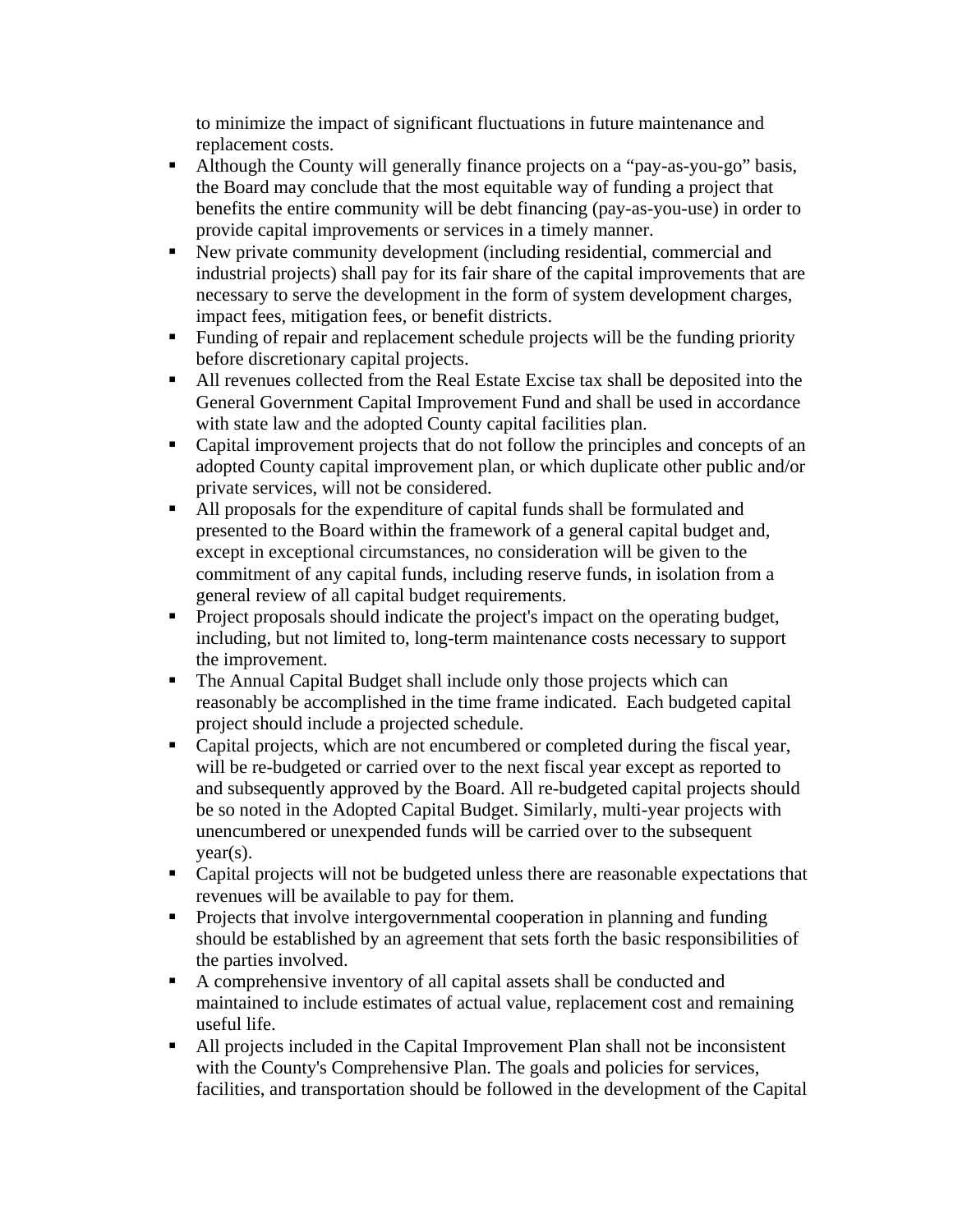Improvement Plan. The Comprehensive Plan service level goals should be included in the Capital Improvement Plan.

- Capital projects shall be financed to the greatest extent possible through user fees and benefit districts when direct benefit to users results from construction of the project.
- The County will manage County-owned property proactively and strategically to promote the public interest and, whenever possible, to enhance the County's overall financial resources.
- The County will promote accountability to the public in its management of County-owned property and will be consistent and predictable to enhance the private sector's confidence in the County as a reliable partner in development.

## **Reserve and Fund Policies**

Sufficient fund balances and reserve levels are a critical component of the County's financial management policies and a key factor in the measurement of the County's financial strategies for external financing. Cowlitz County will establish reserve funds to pay for needs caused by unforeseen events. Reserves may also be used to recover from catastrophic events, whether natural or man-made. Operational reserves provide additional funds for unexpected service needs. Liquidity reserves are limited funds used to smooth fluctuations in revenues caused by changes in economic conditions or uneven flow of revenues.

- Maintenance of an adequate fund balance for each fund to ensure sufficient resources for cash flow and to mitigate revenue shortages or emergencies shall be a priority. Prudent use of reserve funds enables the County to defray future costs, take advantage of matching grant funds and provides the County with the ability to exercise flexible financial planning in developing future capital projects.
- The minimum fund balance will be attained and maintained through prudent management of expenditures, revenue management and/or contributions from the General Fund.
- The County will maintain reserves required by law, ordinance, resolution and/or bond covenants to ensure service levels, stability and protect against economic downturns and emergencies. The County will maintain reserves in the General Fund in an amount not to exceed the amount established by current ordinance or resolution. The County shall strive to maintain a General Fund balance of no less than 8.3% of projected revenues in order to provide sufficient cash flow.
- Replacement reserves based on historical value will be established for equipment, vehicles, and computers. An amount equal to the depreciation will be included in the service charges paid by County departments to the various Internal Service funds (Equipment Rental and Revolving, Motor Pool and Central Services). The furnishings reserve may be used for building rehabilitation and will be replenished until cost is fully recovered. This will permit the accumulation of cash to cost-effectively replace these assets and smooth out future budgetary impacts. The County will also maintain a fixed asset system that will identify all County assets and their condition.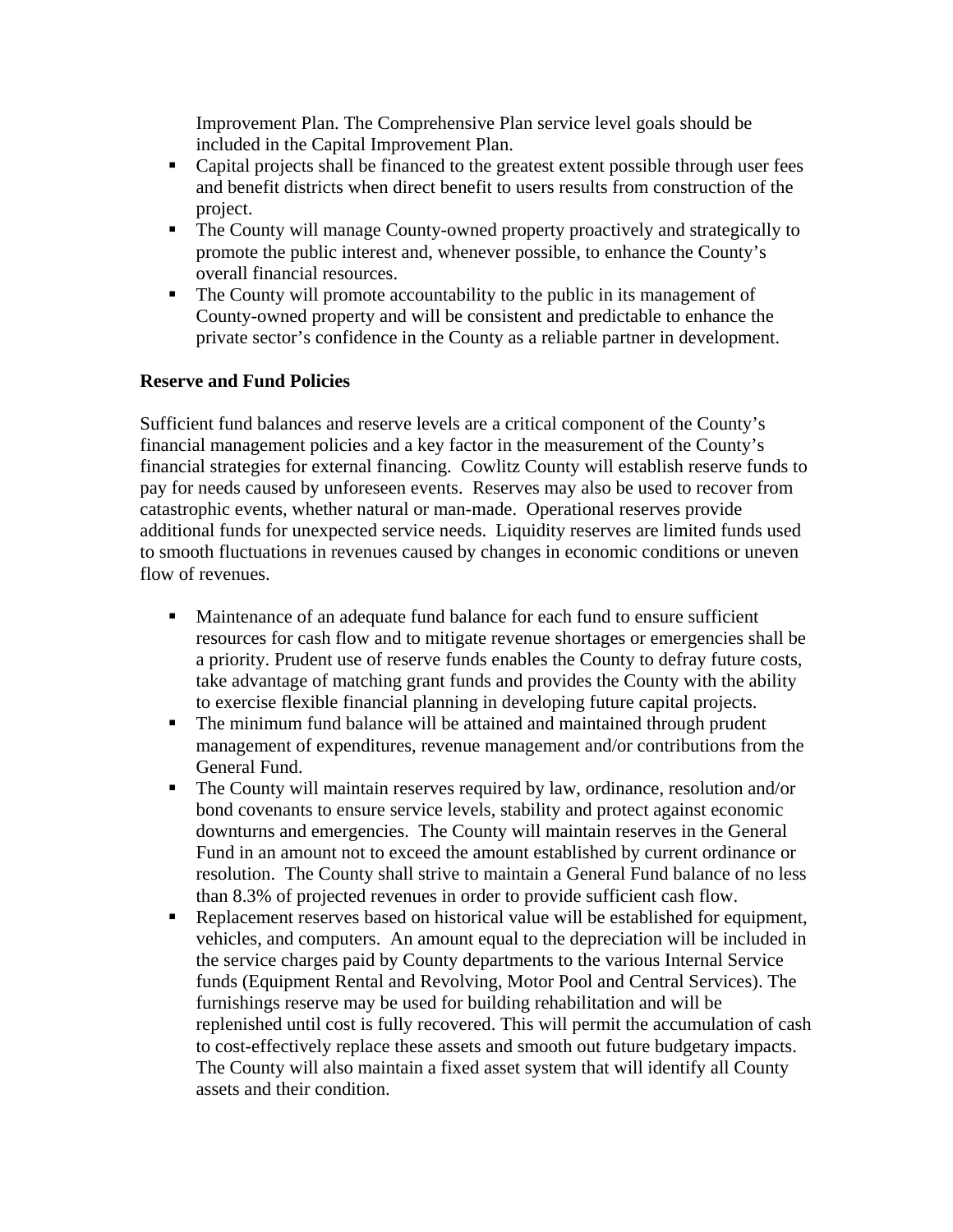- The County will strive to have sufficient premiums paid annually by the insured County departments to cover the cost of insurance and all of the actuarial estimated current claims, eliminate any prior claims payment deficiencies as scheduled by the actuarial estimate, and build up the County's reserve accounts to the actuarially recommended levels.
- **Premiums paid into other self-insurance funds must remain with the fund until the** fund is dissolved. Premium payment schedules shall be updated and rates revised as necessary at least biennially.
- The County shall strive to have funds set aside in a designated reserve fund to provide financial support to cover unforeseen or catastrophic events and emergencies.

### **Internal Service Fund Policies**

- The County shall fund certain asset replacement reserves through depreciation charges paid to Special Revenue, Capital or Internal Service Funds.
- Vehicle replacement, Central Services, General Government Facilities, Benefits Administration, Unemployment Compensation, Worker's Compensation and Risk Management funds may be considered part of the County's Fiscal Reserves. Restriction to fund reserves will be judged as to their adequacy in terms of projected needs:

The County will maintain an Equipment Rental and Revolving fund and Motor Pool fund and will transfer appropriate funds annually to provide for the maintenance and timely replacement of equipment. The reserve portion will be maintained in an amount adequate to finance the replacement of equipment. The replacement of equipment will be based upon either an adopted equipment replacement schedule or on an asneeded basis.

The County will maintain a Central Services fund and will appropriate funds to it annually for the facilitation of data processing, computer hardware and software needs and replacement or upgrading of obsolete or deficient items.

The County will maintain a CIP/General Government Facilities fund and will appropriate funds to it annually for the maintenance and repairs of existing County facilities and reserves for proposed structural improvements, replacements or building acquisitions as approved by the Board based on a recommended plan from the CIP Advisory Committee.

The County will strive to maintain a Benefits Administration fund and will appropriate funds to it on a biannual basis to provide for the payment and administration of benefits of eligible retired County employees and adequate amount of reserves for cash flow purposes.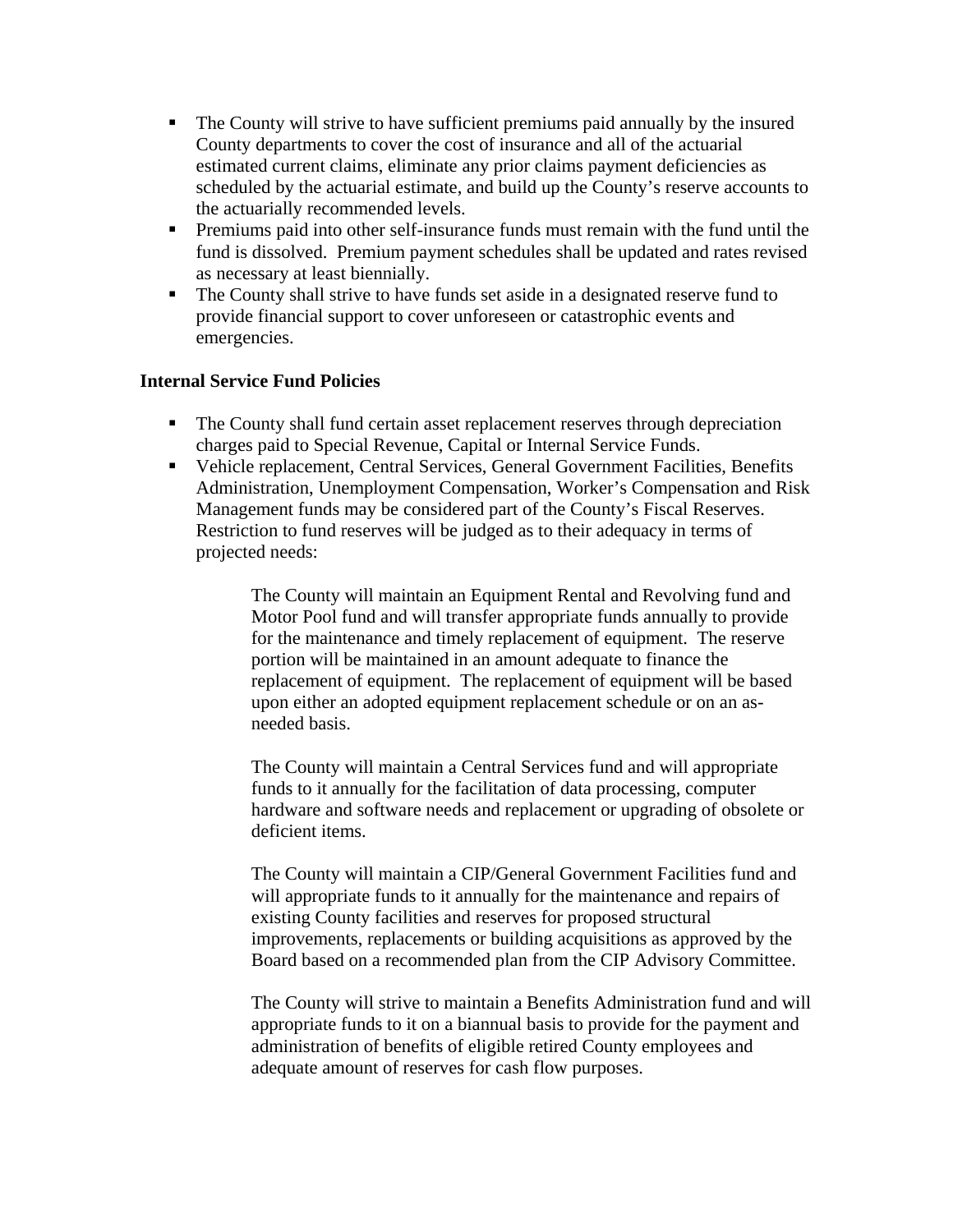The County will maintain a Risk Management fund for the purpose of centralizing, funding and tracking all insurance premiums, deductible payments, adequate reserves for projected claims loss on an annual basis, and other costs relating to risk management.

## **Utility Fund Policies**

- The County shall strive to establish and maintain separate utility funds and budgets for each of its utility operations and capital improvements in order to provide for long-term solvency of each County operated utility.
- Utility rate studies shall be conducted at least every four years to update assumptions and ensure the long-term solvency and viability of the County's utilities.
- Utility rates shall be reviewed annually and necessary adjustments made to reflect inflation, construction needs, maintain bond covenants, and avoid major periodic increases.
- Fund balances shall be maintained at levels established through rate studies.
- Excess fund balances shall be used to off-set rate increases where possible with any remaining balances being used for approved capital purposes.

# **Investment Policies and Cash Management**

Careful financial control of the County's daily operations is an important part of the County's overall fiscal management practices. Achieving adequate cash management and investment control requires sound financial planning to ensure that sufficient revenues are available to meet the current expenditures of any operating period.

- The County shall manage and invest its residual cash through the County Treasurer on a continuous basis in accordance with the County's investment policies and within the guidelines established by the Washington State Statutes, RCW 36.29.020, based upon the following order of priorities: 1) safety, 2) liquidity, and 3) yield
- The County shall maintain a cash management program, which includes collection of accounts receivable, disbursement of funds, and prudent investment of its available cash.
- As permitted by law and County ordinances and to maximize the effective investment of cash, all liquid funds needed for general obligations may be pooled into one account for investment purposes. The income derived from this account will be distributed to the various funds based on their average balances on a periodic basis. Proceeds of the bond issues shall not be pooled with other assets of the County but shall be invested as provided by applicable bond ordinances.
- The OFM Director shall coordinate with the County Treasurer to periodically furnish (i.e. through monthly reporting) the Director of Office of Financial Management and the Board with a report that should include the amount of interest earned to date on all funds. An annual report will be provided which will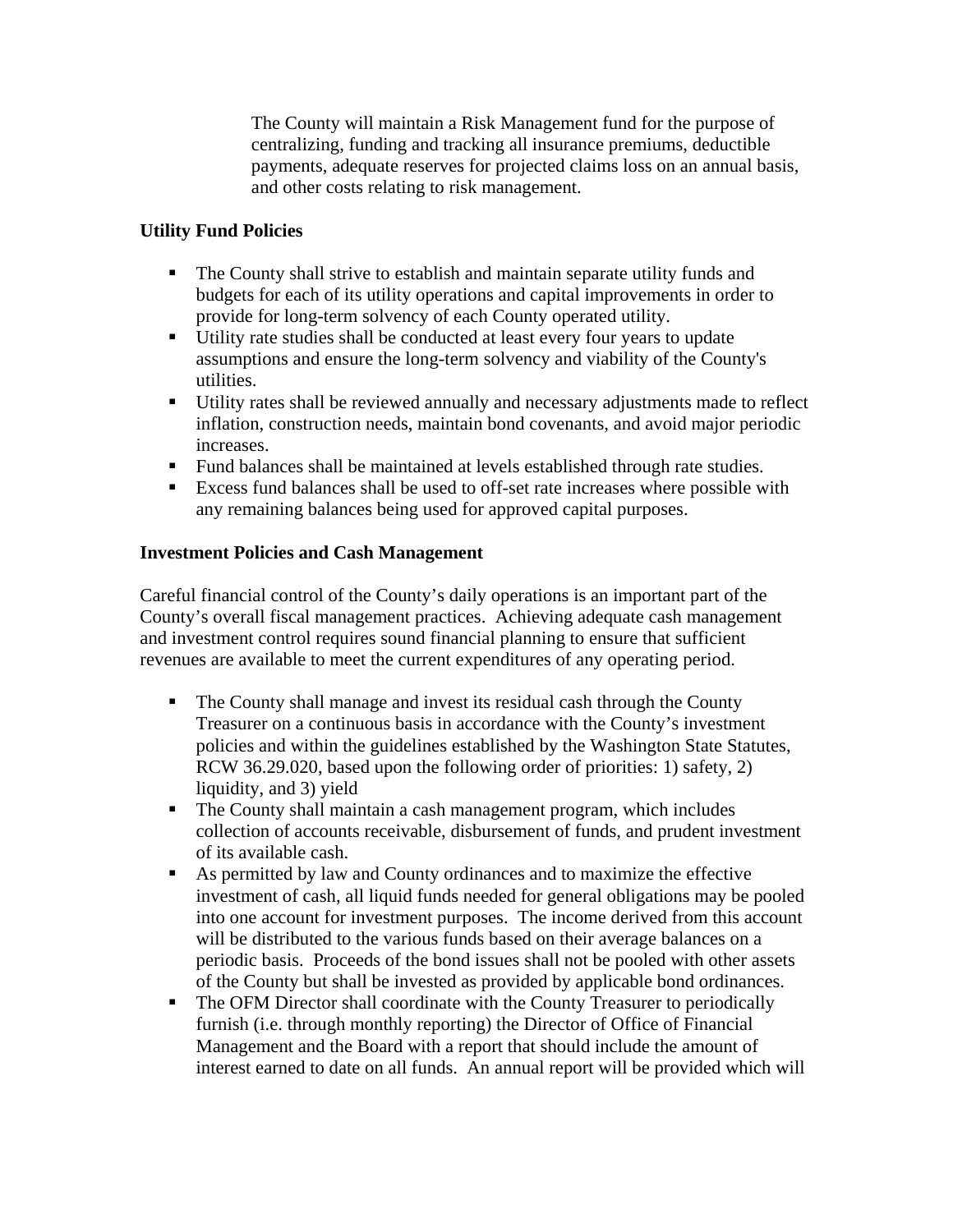summarize investment activity for the year and will give the rate of return for the year.

- State and local laws require an annual audit of the financial records of the County. That audit will include a review of all investment activity for the year to review compliance with these investment procedures.
- Sufficient cash shall be maintained to provide adequate funds for current operating expenditures.
- The County Treasurer will select its official banking institution through a formal bidding process in order to provide the County with the most comprehensive, flexible and cost-effective banking services available. The Finance Committee, in a regularly scheduled meeting, shall formally accept the banking services agreement.
- The County will deposit all funds promptly which will generally be on the same day the funds are received.

# **Debt Management Policies**

The success of the County funding capital projects and improvements is highly dependent upon sound financial planning objectives and strategy of implementation. The issuance of debt by the County and the amount of debt is an important factor in measuring the County's financial performance and condition. A debt policy can assist the Board and staff to integrate the issuance of debt with other long-term planning, financial and management objectives. The policy also requires an evaluation of the impact of each debt issue on the County's overall financial position, in addition to providing guidance to the Board and staff to not exceed acceptable levels of indebtedness.

- The County will not use long-term debt to finance current operations. Long-term borrowing will be confined to capital improvements or similar projects with an extended life when it is not practical to be financed from current revenues.
- Debt payments shall not extend beyond the estimated useful life of the project being financed. The County will keep the average maturity of general obligation bonds at or below twenty years, unless special circumstances arise warranting the need to extend the debt schedule to twenty-five years.
- The County will maintain good communications with bond rating agencies concerning its financial condition, and will take all appropriate and responsible measures to sustain quality bond ratings with continuous financial management efforts to enhance the County's bond ratings.
- The County will not utilize lease purchases, except for computers, copiers, mail room equipment, telephones and similar technology related equipment and in the case of extreme financial emergency, with specific approval of the Board. If lease purchasing is approved by the Board, the useful life of the item must be equal to or greater than the length of the lease. No lease purchases will be approved by the Board beyond a five-year lease.
- The County will determine the most practical and cost-effective ways of securing interim funding for County capital projects.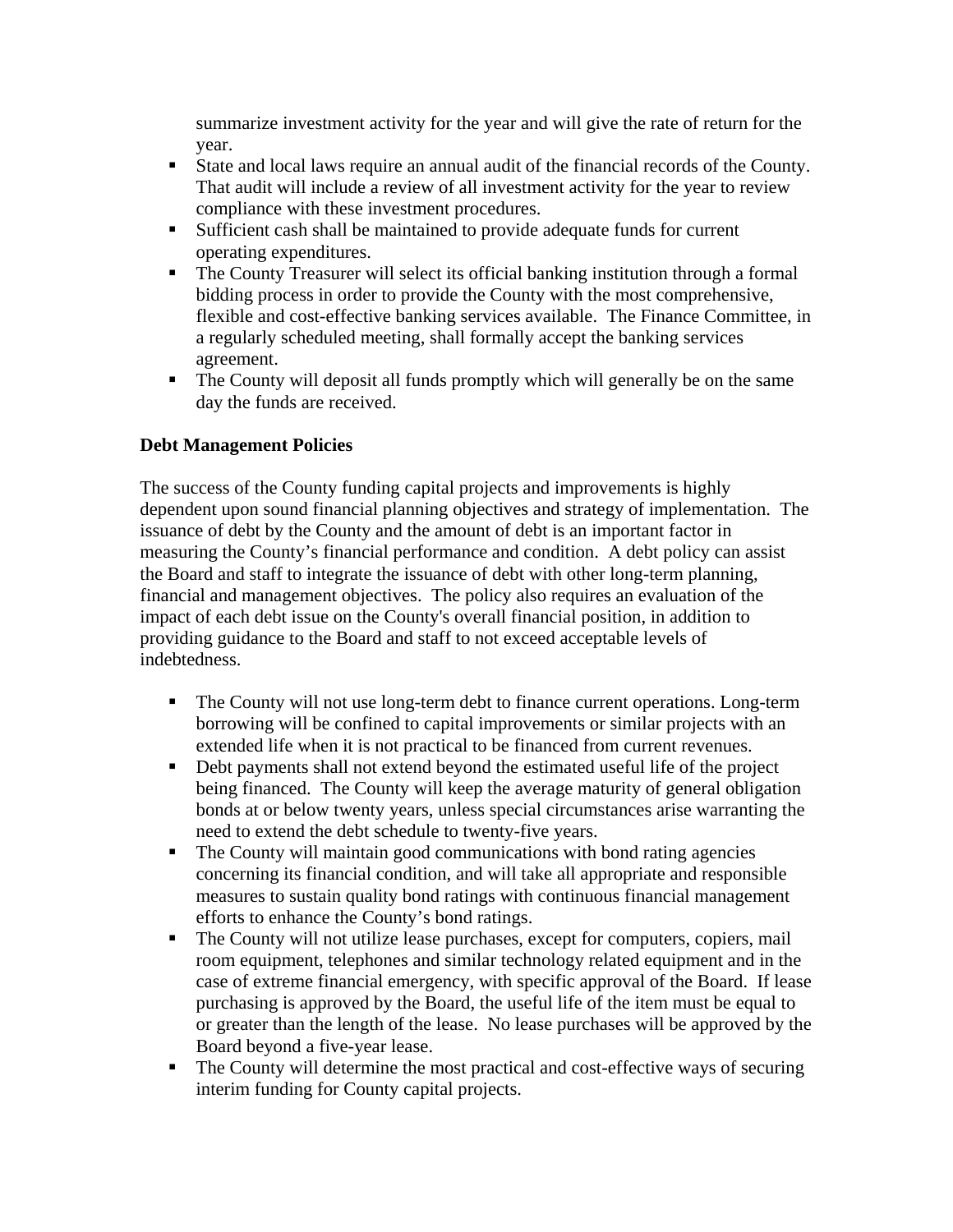- The County may issue interfund loans rather than outside debt instruments to meet short-term cash flow needs. Interfund loans will be permitted only if an analysis of the affected fund indicates excess funds are available and the use of these funds will not impact the fund's current operations. All short-term borrowing will be subject to Board approval by ordinance or resolution and will bear interest at least equivalent to prevailing rates set through the Washington State Local Government Investment Pool.
- Whenever possible, the County shall identify alternative sources of funding and shall examine the availability of those sources in order to minimize the level of debt. The County shall examine and pursue all applicable state and federal grant and low-interest loan programs for funding capital improvement projects before initiating any debt financing of such projects.
- Where possible, the County will use special assessment revenue, or other selfsupporting bonds instead of general obligation bonds.
- Long -term Borrowing:

General obligation bonds, or G.O. Bonds, are secured by the full faith and credit of the County. General obligation bonds issued by the County are secured by a pledge of the County's ad valorem taxing power. There are two basic types of general obligation bonds:

> Limited tax general obligation bonds, also called LTGO bonds or Board-issued bonds, may be issued by a vote of the Board. General fund revenues are pledged to pay the debt service on Board-issued bonds because the voters have not approved a tax increase to pay for the principal and interest.

> Unlimited tax general obligation bonds, also called UTGO bonds or voted debt, must be approved by 60 percent of the voters, with a voter turnout that is at least 40 percent of those voting in the most recent general election. Voters are not only voting for the approval to issue bonds, but they are also voting for an excess levy, which raises their property taxes to fund debt service payments.

Certificates of Participation are used to acquire real or personal property with tax-exempt financing using a lease-purchase agreement. The County would make annual installment payments to a third party investor over time, acquiring the property at the end of the lease period for a nominal payment.

Revenue bonds are issued to finance facilities that have a definable user or revenue base, usually a County enterprise that is self-supporting. These debt instruments are secured by a specific source of funds, either from the operations of the project being financed or from a dedicated revenue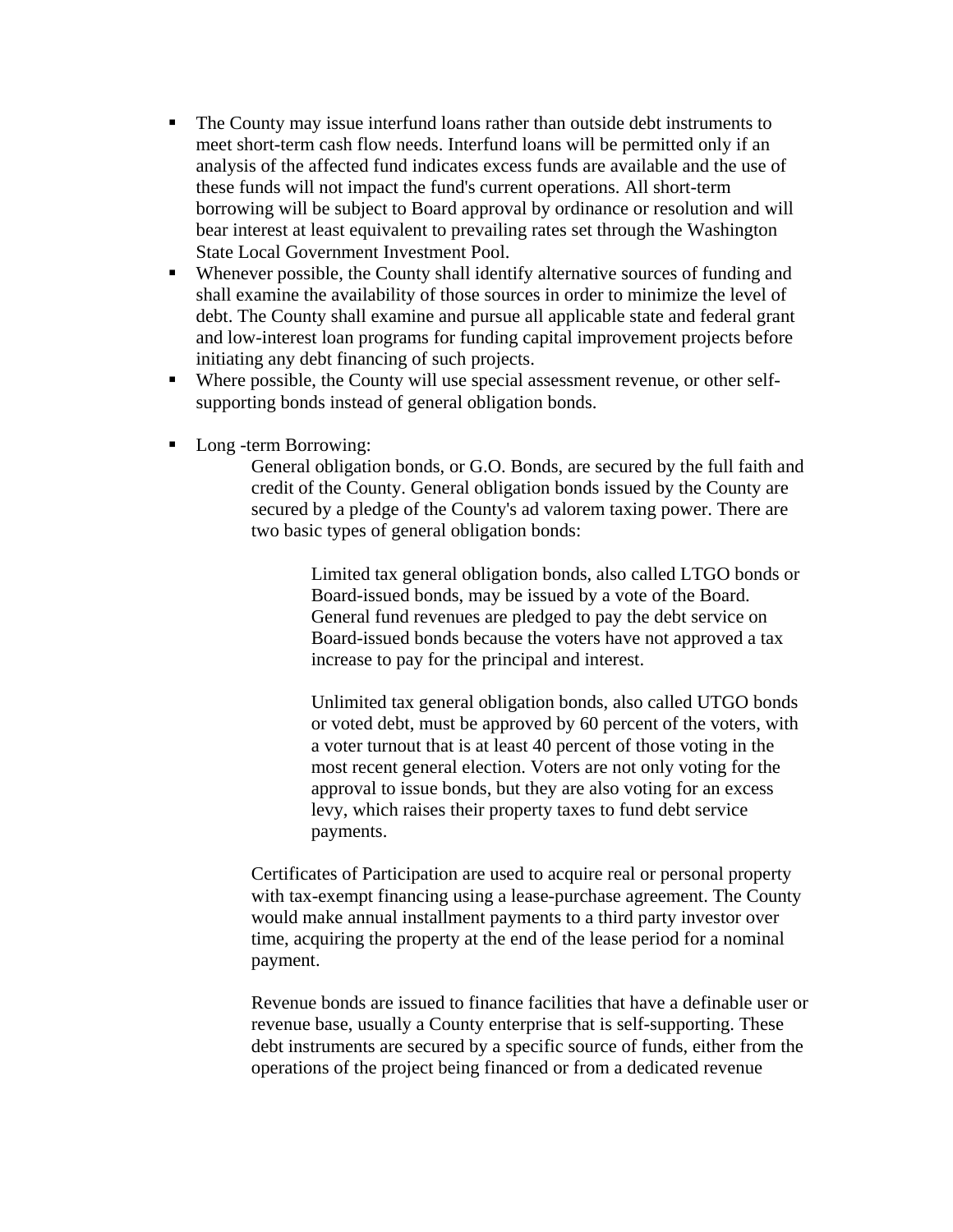stream, rather than the general taxing powers of the County. Generally, no election is required prior to the issuance or validation of revenue bonds.

Special assessment bonds, road improvement districts (RIDs), utility improvement districts (ULIDs) or local improvement districts (LIDs) are obligations payable from special assessment revenue. These bonds are issued to finance improvements that benefit a specific area. Because the benefit is largely enjoyed by a limited segment of the community, a special assessment to pay debt service is levied only on properties or households benefiting from the project. Property owners may petition the County to form a ULID/LID/RID, or the Board may adopt a resolution of intent to form a ULID/LID/RID. A ULID/LID/RID initiated by Board Resolution may be blocked if the property owners who would be paying at least 60 percent of the costs protest. LIDs/RIDs are commonly used for projects such as street improvements, street lights, sidewalks, and water and sewer systems.

Long-term general obligation debt will be incurred when necessary to acquire land or fixed assets, based upon the ability of the County to pay. This debt shall be limited to those capital improvements that cannot be financed from existing revenues and when there is an existing or near-term need for the project. The project should also be integrated with the County's long-term financial plan and Capital Improvement Plan.

Before securing municipal financing for public works capital projects, the County shall investigate the availability and eligibility of funds from the State Public Works Trust Fund Loan program. The County shall also pursue the availability of funds from the State Local Option Capital Asset Lending program for the acquisition of any major equipment or real estate.

• Short-term Borrowing:

Notes, such as bond anticipation notes (BANs) or tax anticipation notes (TANs), is a written short-term promise of the County to repay a specified principal amount on a certain date, together with interest at a stated rate, or according to a formula for determining that rate, payable from a defined source of anticipated revenue such as bonds, anticipated taxes, or some other anticipated revenue source expected to be received at a future date.

Lines of credit are another short-term borrowing option that provides an alternative to anticipation notes. A bank and the County agree on the maximum amount that will be available under the line of credit. The County provides a note to the bank that is backed by the full faith and credit of the County.

Short-term lines of credit, tax or Revenue Anticipation Notes may be used only when the County's ability to implement approved programs and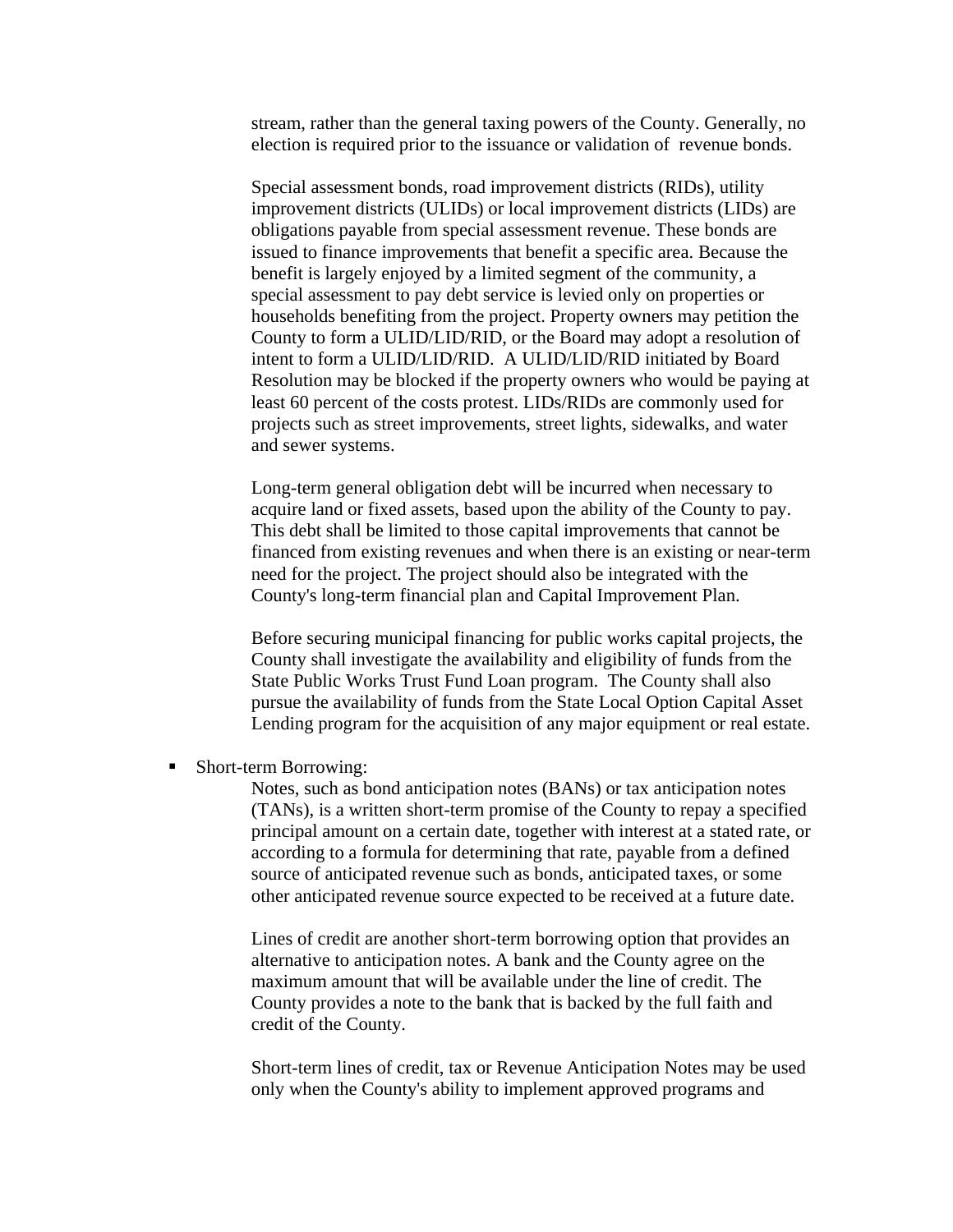projects is seriously hampered by temporary cash flow shortages. In general, these Notes will be avoided. No other form of debt will be used to finance ongoing operational costs.

 A significantly larger portion of the citizens should benefit from projects financed by general obligation bonds.

General Obligation Bond (Voted):

Every project proposed for financing through general obligation debt should be accompanied by a full analysis of the future operating and maintenance costs associated with the project.

Before general obligation bond propositions are placed before the voters, the capital project under consideration should be included as part of the Capital Improvement Program.

Bonds cannot be issued for a longer maturity schedule than a conservative estimate of the useful life of the asset to be financed.

Limited Tax General Obligation Bond (Non-Voted):

As a precondition to the issuance of limited tax general obligation bonds, all alternative methods of financing should have been exhausted.

Limited tax general obligation bonds should only be issued under certain conditions: 1) a project in progress requires monies not available from alternative sources, and/or 2) matching fund monies are available which may be lost if not applied for in a timely manner; or catastrophic conditions.

- The County will use refunding bonds where appropriate when restructuring its current outstanding debt and/or improving restrictive bond conditions.
- The County shall establish a close financial teamwork environment between the Board, Director of Office of Financial Management, Auditor, Treasurer, Legal Counsel, legally certified and credible bond counsel and managing underwriter in order to effectively plan and fund the County's capital improvement projects. The Board shall select the most qualified managing underwriter and bond counsel through a competitive selection process conducted by the Director of Office of Financial Management with consultation of the Auditor, Treasurer and Legal Counsel. This service shall be regularly monitored by the Director of Office of Financial Management to ensure quality debt funding services.
- The Director of the Office of Financial Management, in collaboration with the Auditor and Treasurer, shall prepare a standard process for planning and establishing debt financing for capital projects which clearly defines: a.) the timing for debt financing, b.) the role of the various participants in the financing